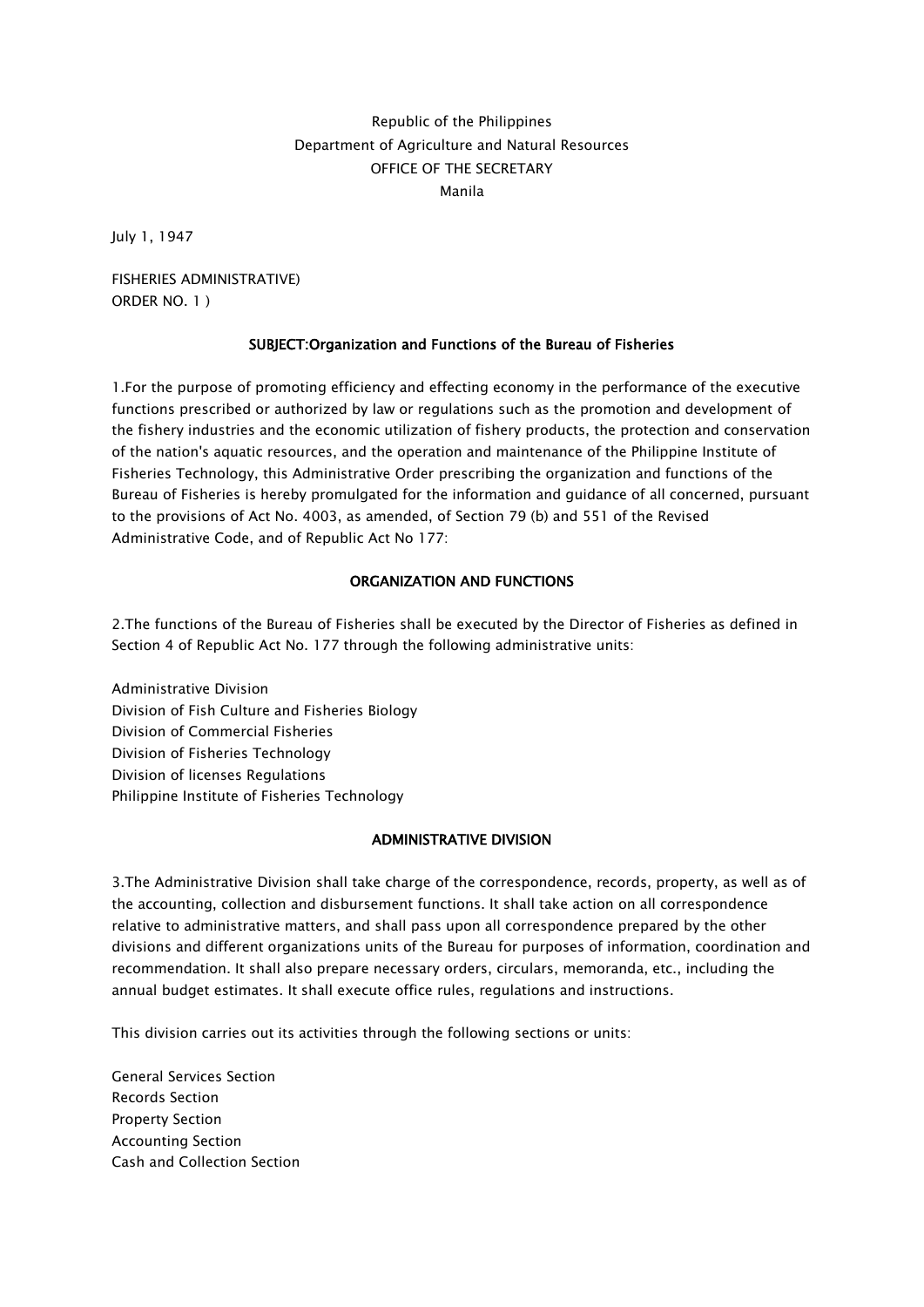a. General Services Section. - This Section shall take charge of:

(1) Preparation of correspondence pertaining to appointments and separation from the service.

(2) Preparation of monthly and other reports to the Bureau of Civil Service.

(3) Attending to time and service records of the personnel, and taking action on applications for leave of absence.

(4) Safeguarding the security, sanitation and hygiene of the bureaus s quarters.

(5) The Fishery Districts as follows:

| NO.            | <b>FISHERY DISTRICT</b>                                                                                                                                                   | <b>HEADQUARTERS</b>  |
|----------------|---------------------------------------------------------------------------------------------------------------------------------------------------------------------------|----------------------|
| 1              | Batanes Islands, Apayao, Cagayan, Ilocos Norte, Isabela and Nueva<br>Vizcaya                                                                                              | Aparri, Cagayan      |
| 2              | Ilocos Sur, Abra, Kalinga, Bontoc, Ifugao, Benquet, La Union,<br>Pangasinan                                                                                               | Dagupan City         |
| 3              | Zambales, Bataan, Pampanga, Bulacan, Rizal, Laguna, Manila, Cavite,<br>Batangas and Mindoro                                                                               | Manila               |
| 4              | Quezon, Camarines Sur, Camarines Norte, Albay, Sorsogon,. Masbate,<br>Marinduque                                                                                          | Naga, Camarines Sur  |
| 5              | Samar and Leyte (including the small islands belonging to these island<br>provinces)                                                                                      | Catbalogan, Samar    |
| 6              | Iloilo, Capiz and Antique of the Island of Panay (including the island of<br>Guimaras), Occidental and the island of Romblon                                              | <b>Iloilo City</b>   |
| $\overline{7}$ | Palawan and the Calamian Group (including the islands of Busuanga,<br>Culion and Cuyo and the Mangsee Islands)                                                            | Puerto Princesa City |
| 8              | Bohol, Cebu, Oriental Negros and Siquijor Island                                                                                                                          | Cebu City            |
| 9              | Lanao, Bukidnon, Cotabato, Agusan, Surigao, Davao, Occ. Misamis and<br>Oriental Misainis also the island of Dinagat, Siargao, Samal. Camiguin Davao City<br>and Sarangani |                      |
| 10             | Zamboanga, Sulu Archipelago, and the Turtle Islands                                                                                                                       | Zamboanga City       |

(6) The fish and oyster farms, biological and technological stations, which shall, however, be under the immediate supervision of the Division Chief concerned.

b. Records Section. - This section shall take charge of:

(1) The custody, recording, distribution and dispatch of all correspondence, documents and other papers.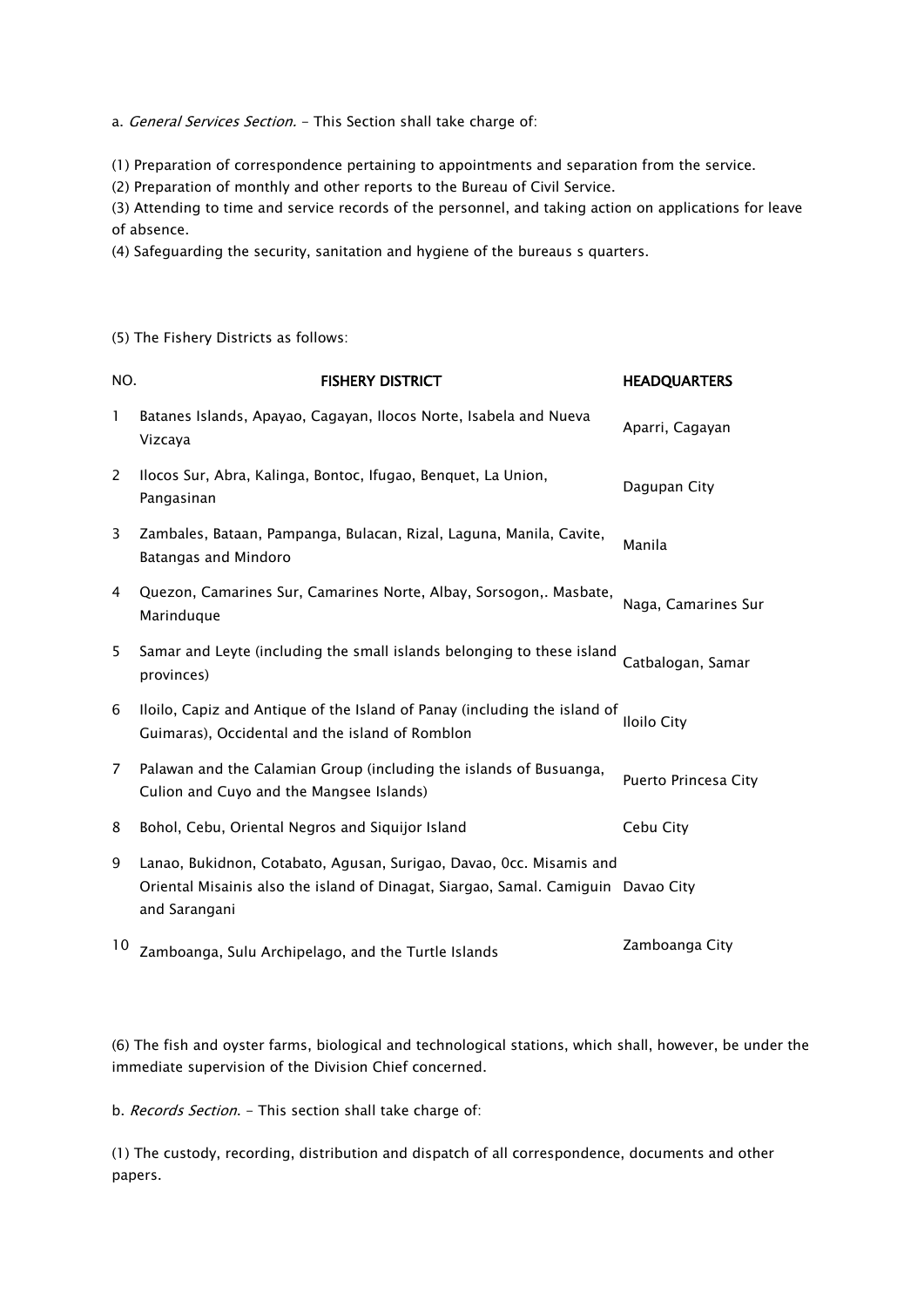c. Property Section. - This section shall take charge of:

- (1) The custody of all properties and records thereof.
- (2) The acquisition of supplies, materials, furniture and equipment.
- d. Accounting Section. This section shall take charge of:
- (1) Bookkeeping and accounting of disbursement and collections.
- (2) Preparation of records and financial statements as required of accounting Officers.
- (3) Attending to such other functions as may be assigned to it.

e. Cash and Collection Section. - This section shall take charge of:

(1) Collection of all moneys and other income accruing to the bureau.

(2) Disbursement of authorized expenses.

(3) Attending to such other duties as may properly come under it, or whatever may be assigned to it by the Director or chief thereof.

#### DIVISION OF FISH CULTURE AND FISHERIES BIOLOGY

4.The Division of Fish Culture and Fisheries Biology shall take charge of the activities of the Bureau with regard to fish culture and propagation, fisheries biology and fisheries conservation. These functions shall be carried out through the following sections.

Fish Culture and Propagation Section Fisheries Biology Section Fisheries Conservation Section

A.Fish Culture and Propagation Section. - (1) This Section shall take charge of the promotion and development of the fishpond industry as follows:

Bangus and other marine fishponds Freshwater fishponds Oyster and other mollusks Seaweeds, sponges, etc.

(2) It shall also take charge of the stocking, replenishment of depleted public waters and rescue work of stranded fish.

B. Fisheries Biology Section- This section shall undertake studies on life history, habits and distribution of the living aquatic resources for the purpose of formulating measures for their conservation.

## DIVISION OF COMMERCIAL FISHERIES

5.The Division of Commercial Fisheries shall take charge of the activities of the bureau pertaining to the promotion and development of the living aquatic resources. These functions shall be carried out through the following sections: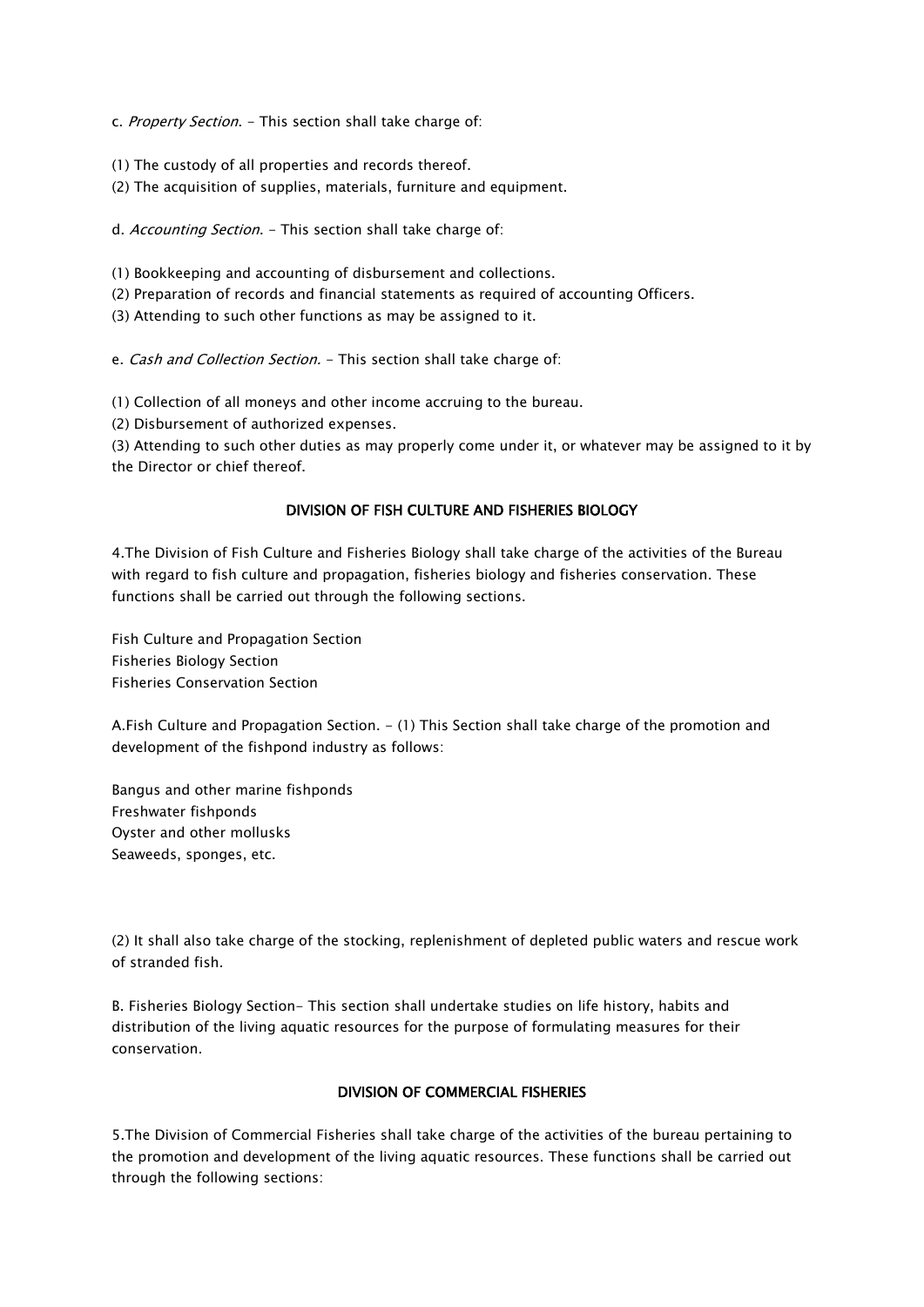Fisheries Survey Section Marketing and Statistics Section Fisheries Products Control Section

a.Fisheries Survey Section - This section shall take charge of the appraisal as to commercial productivity of fishing grounds or areas, and of the studies as to commercial possibilities of aquatic products. It extends technical guidance and aid to the public on fishing and fishery ventures.

b..Marketing and Statistic Section. - This section shall take charge of the gathering, compiling, analyzing and interpreting fisheries data and statistics for the benefit of the public.

c.Fisheries Products Control Section. - This section shall take charge of the inspection of fishery products for exportation and importation purposes in order to enforce regulation and conservation measures. It also takes charge of the appraisal of commercial values of fishery products.

# DIVISION OF FISHERIES TECHNOLOGY

6.The Division of Fisheries Technology shall take charge of the activities of the bureau with regards to the technological aspects of fish capture, fish culture, including fishpond engineering and the preservation of fish and the processing of fish products. This division shall carry out its activities through the following sections:

Fishery Products Technology Section Fishing Gear Technology and Fishpond Engineering Section Chemical and Bacteriological Research Section

a.Fishery Products Technology Section. - This section shall take charge of the promotion and development of industries arising from the preservation of fish and processing of aquatic products.

b.Fishing Gear Technology and Fishpond Engineering Section - This section shall take charge of the development and standardization of techniques that will promote the usefulness of fishing gears. The activities of this section also include fishpond engineering.

c.Chemical and Bacteriological Research Section. - This section shall take charge of the studies on the nutritive value of the aquatic resources. The activities of the section shall likewise include the chemical, bacteriological and physical studies of aquatic products, also of water, soil and plants as affecting the productivity of fishponds, and natural bodies of water.

## DIVISION OF LICENSES AND REGULATIONS

7.The Division of Licenses and Regulations shall take charge of the activities of the bureau with regards to the enforcement of the fishery laws, rules and regulations, investigation in connection with issuance of licenses, permits and leases and/or preparation of contracts, settlement of conflicts arising therefrom, drafting of rules and regulations pursuant to the provisions of fishery laws, rendition of legal opinions on the application and interpretation thereof, general administrative supervision of fishponds and municipal fishery ordinances. This division shall carry out its activities through the following sections:

Legal Section Regulations Section